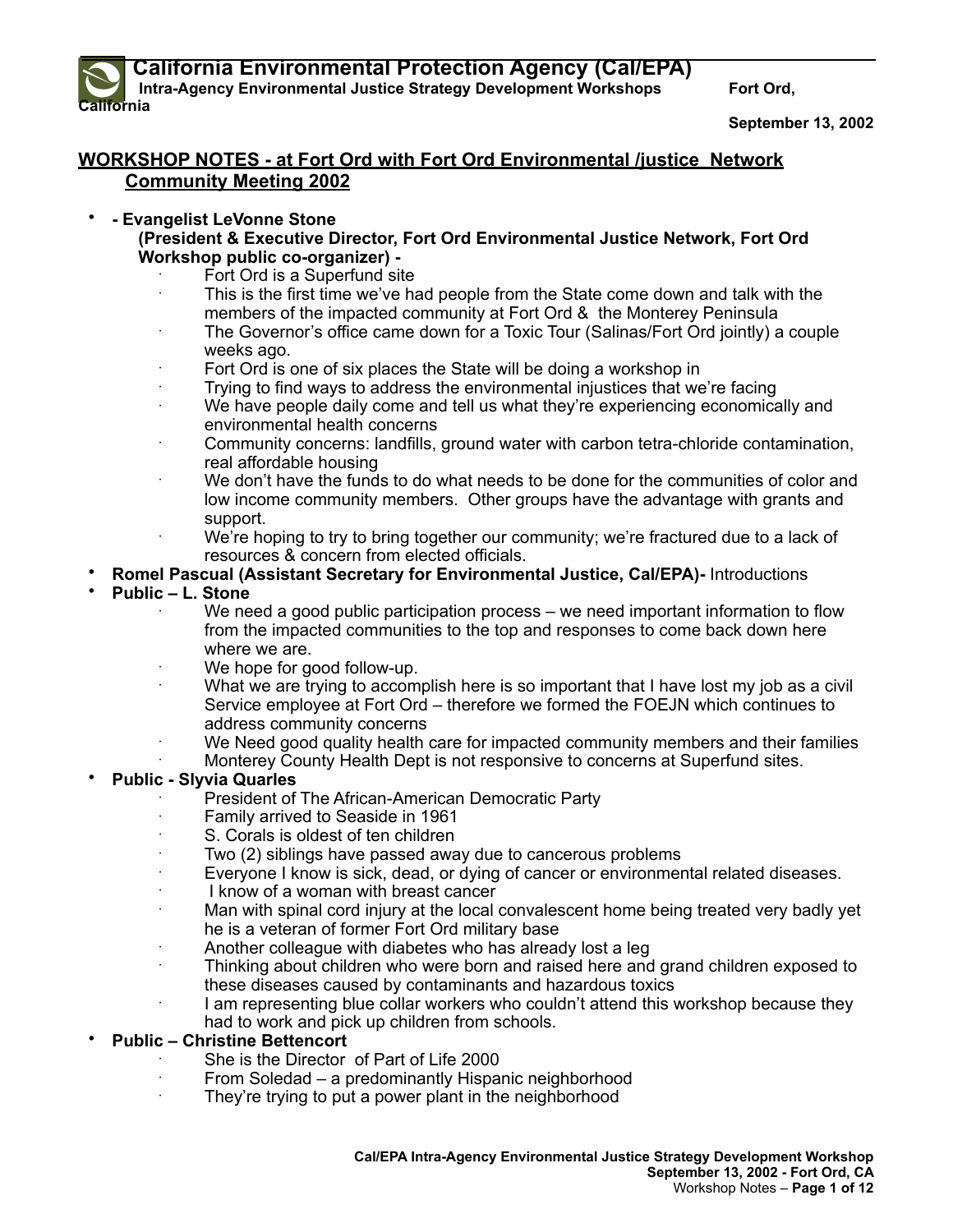**Intra-Agency Environmental Justice Strategy Development Workshops Fort Ord,** 

#### **September 13, 2002**

- Daughter has severe breathing problems
- · Spreckles, Los Palmas, Salinas Valley
- · A report by Dr. Gunner Hoiser studied documentation for burning; no health studies have been done or epidemiological reports presented
- · Have put together a book of evidence which shows impact of breathing contaminants associated with burn.

### • **R. Pascual**

- This workshop is an attempt to gather input into a EJ strategy which will direct Cal/EPA and it's BDOs on environmental justice
- Setting the Context of the EJ Strategy
- **EJ Strategy Development Timeline**

### • **Public – Vienna Merritt-Moore**

- Thank you for coming
- But we would like to know how much clout this document has over the military
- · We were at a meeting at the local Air Resources Board; They stated they didn't have authority over the military
- I am disappointed that the Governor's crew isn't here
- How much clout does this document that you're forming have?
- **R. Pascual**
	- This document will provide guidance for Cal/EPA
	- The army is a federal agency
- **Public V. Merritt-Moore**
	- How much clout do you have with the Army?
	- So if there was a major problem in EJ, how much can you get done?
- **R. Pascual**
	- If it's under the confines of our work then we do have authority
- **Public L. Stone**
	- We have two more people to introduce
- **Public Sister Rosa Dolores** 
	- From Paharo; Borders on Santa Cruz County;
	- They want to put a peaker power plant in our area
	- The community has gotten lots of signed petitions opposing this
	- · project which uses two thirds of our water
	- this is a small agriculture community and this plant will not bring in jobs for local
	- communities.
- **R. Pascual**
	- We hope to develop a strategy by February 2003
	- We'll be back to gather more input
	- We initially wanted to have a dialog of the strategy
	- Let's go over our strategy and what we're trying g to accomplish in our strategy
	- Then we'll go over the open discussions
	- We developed the strategy in response to what we've heard at the public meetings
	- Overview EJ Strategy Goals
	- I know that we'll be hearing a variety of issues and concerns
	- So let's open this up for discussion

#### • **Public – C. Bettencort**

- · I know of a power plant that was approved to operate by the local Air District that violated their variances
- We had evidence that they had four (4) variances back to back and they violated their variances

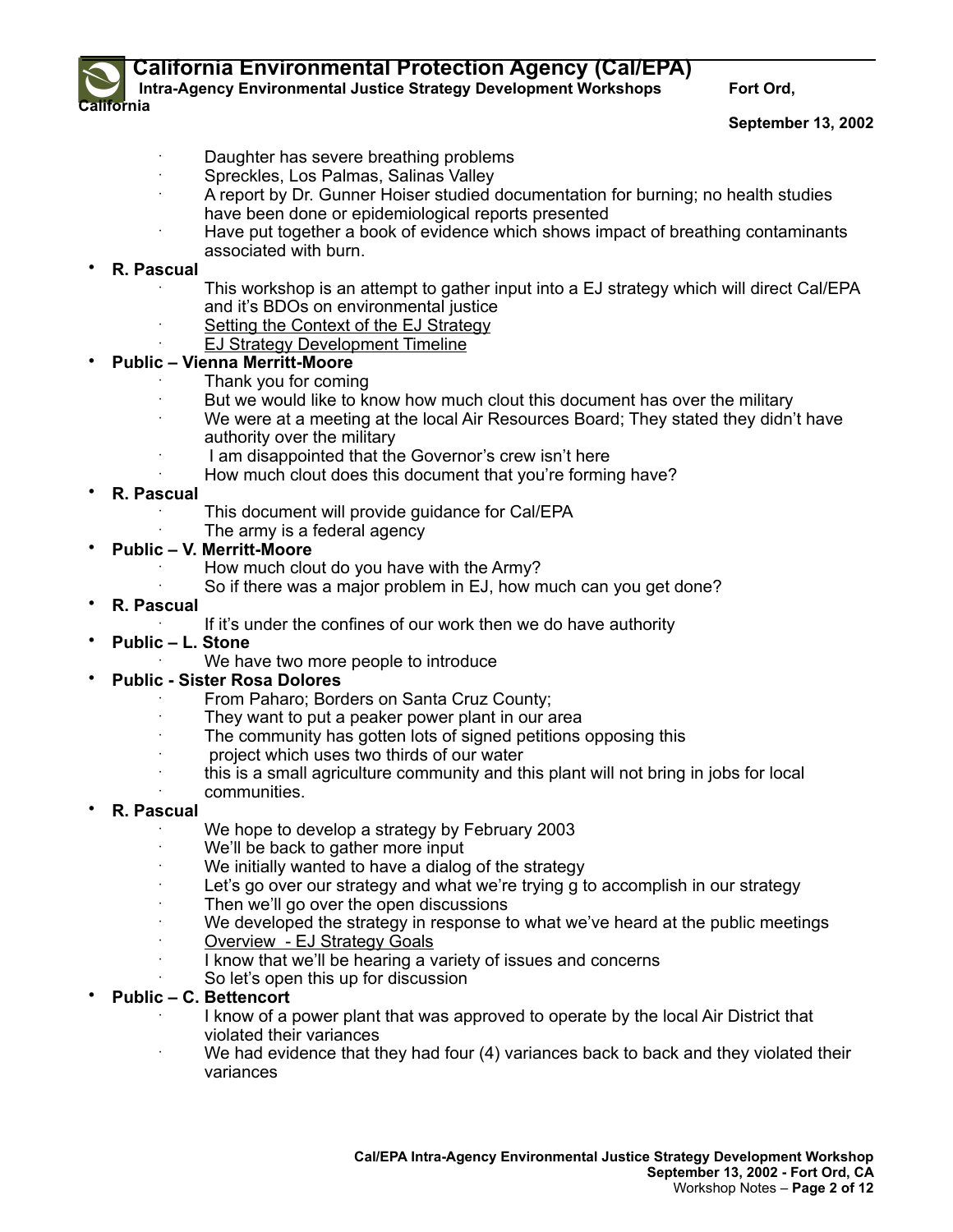

**Intra-Agency Environmental Justice Strategy Development Workshops Fort Ord,** 

#### **September 13, 2002**

- When the public turned them (power plant) in for ash on cars, dead fish, and hospitalization; the local air district gave them an emergency variance so they didn't have to monitor them
- The problem that I see is that we have croocked bureaucrats; there should be new laws made to jail lying bureaucrats
- There should also be whistle blower rewards established
- They should not let the polluter cry, "My investment!"
- · So I think that the State should make the lying bureaucrats responsible for their actions Eliminate chemical releases

### • **R. Pascual**

· One of the objectives of the strategy looks at the precautionary principle -we've heard that at every meeting

### • **Public – C. Bettencort**

- But when the agencies are covering up the polluters actions
- It would not make sense to me, to work with the people who are killing people- we are paying the consequences

### • **Public - Geraldine Armstrong**

- My house is in Seaside I am being contaminated
- I worked for 37 years as a Civil Service employee at Fort Ord
- · I have symptoms severe headaches and congested right nostril since 1990s no drugs seem to help and have tried everything
- I have lost weight and nearly died
- Have not been able to inhabit my house since March 2001
- I've had people investigate my house  $-$  they said they could not detect anything
- Said it might be radon
- · Very sensitive to smells since my illness which doctor say is due to severe allergic reactions form unknown contaminants
- Other people who have come to my house have felt the effects too
- · I have contacted Supervisor of the area, Assemblyman Fred Keeley, Congressman Sam Parr, and they said everything that can be done has been
- I'm a widow on a fixed income and cannot afford to buy a new home

### • **Public - Shari Welsh**

- I live on the base. I know there's a lot of toxic stuff
- There's many species of animals here on the base, and plants; I would like the plants and animals protected
- · Concerned about the government tearing down multiple buildings; I saw some people cut trees down
- Other issues are that most of us are low-income, I'm a single mom
- I want a place to live and it's getting ridiculous; we would like a roof over our heads
- The army left the houses and I would love to have one of those houses
- I would like to see some accountability; especially in fishing
- · I would like to see an aggressive approach to new technology of; low float toilets
- Don't see why individuals are held accountable and not business and industry

### • **Public - Ada Haynes**

- Treasurer for Fort Ord Environmental Justice Network
- Since I've been here I've gotten lumps on my right leg; doctor don't know what it is
- · FOEJN has asked community stress program to be initiated by ATSDR. This is a twoyear process and we still do not know what happened.
- **Public L. Stone**
	- We wanted to say that it wasn't the mental stress but stress of the process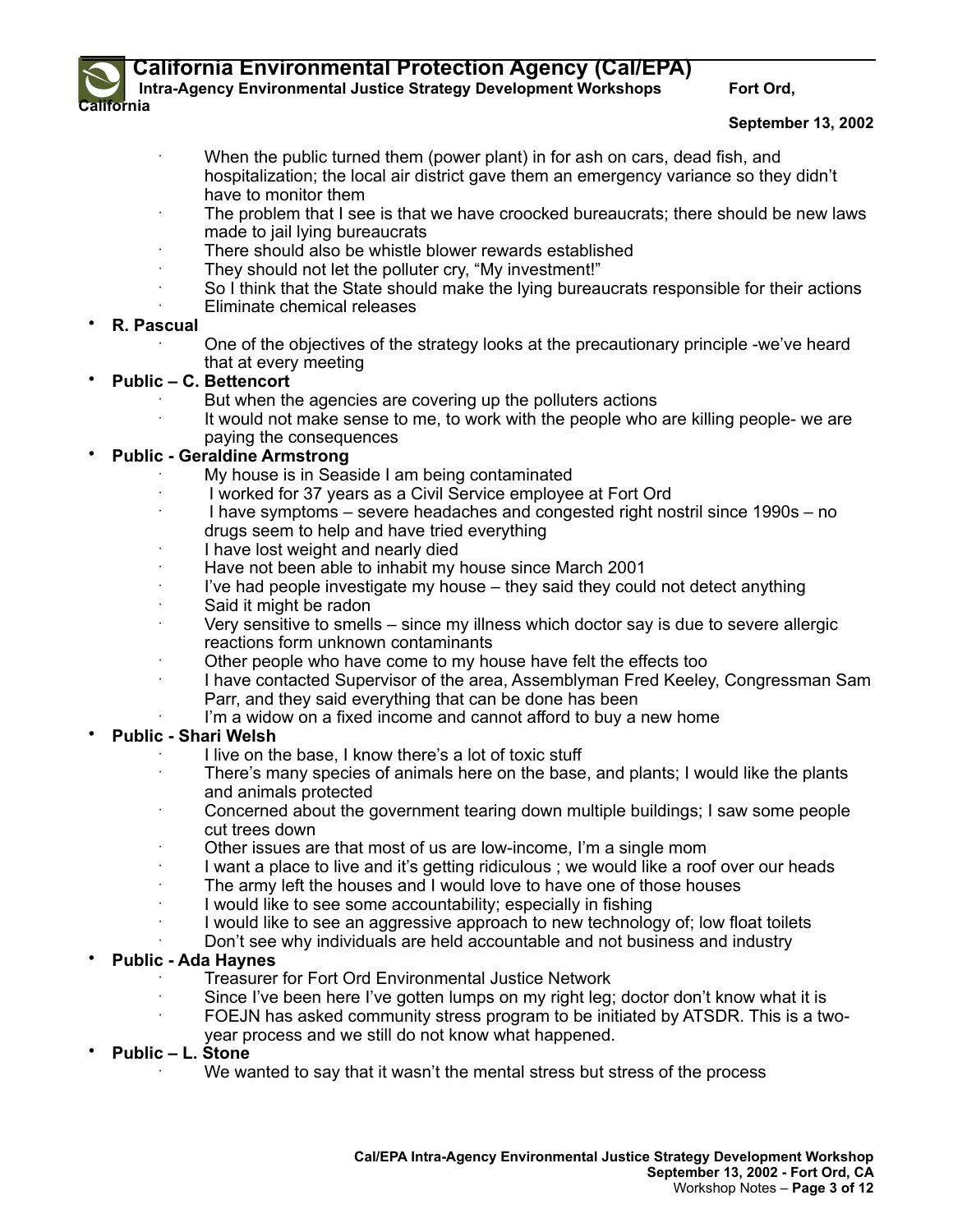

**Intra-Agency Environmental Justice Strategy Development Workshops Fort Ord,** 

#### **September 13, 2002**

- We're not be directed to the mental health department by the Monterey County Health Department this stress is physical as well as emotional brought on by a very convoluted process
- We don't have a working relationship with Monterey County Health Department
- **Public A. Hynes** 
	- Doctors don't know wat is causing the lumps on my legs. I never had them before coming to Fort Ord.
		- I have to buy drinking water
			- They say the water is safe; but I smell the water
		- All the companies around here buy water so they don't drink water either Can't afford to pay for high cost housing
		- ! Ranges that are being closed off with razor sharp barbed wire & nobody is cleaning it up the unexploded ordinances from these 8,000 ranges
		- They need to clean the place up so that our children will be safe
		- Seaside was mostly an African/American community before the base was closed.
		- These were the people mostly contaminated by the UXO from these ranges.
		- Now they are being run out and replaced with people who were not a part of this Superfund site.

# • **(Continued)Public – A. Hynes**

! These ranges are located near communities of color and low income residents.

### • **Public – V. Merritt-Moore**

- · Moved here five (5) years ago from San Jose; trying to get away from the pollution
- · I have 3 children; I've had cancer; I know what it feels like when you don't know whether you're going to raise your children
- This is about more people getting cancer
- This is about pregnant women finding out that they have a birth defect
- This is about children getting asthma and a lot of other different diseases
- And people are scared by all the terminology
- That's why two (2) years ago we started doing events
- We thought the burnings were the most threatening
- The burnings Ed Lowry (DTSC) is about to sign the Record of Decision that will allow the military to burn
- We don't have a health assessment of what will happen with those burns
- · I have a list of 30 different compounds
- In this area they want to burn OOE 16 (most depleted uranium)
- Fort Ord is possibly most toxic site of in the country
- The won't the get the compounds hot enough to combust so they'll hover
- There's so much toxic material out there
- The military dumped the stuff
- We have landfills of extremely toxic stuff
- The emphasis is going towards farm workers in Salinas that's not fair
- The army has a relocation plan so people can leave during the burning  $-$  they've given people only 3 days notice
- · You're only allowed to participate if you're a United States citizen or have a green card so that means that many farm workers don't get a part of the plan
- There's a lot of people who don't even know about the plan
- · A lot of information has been sent to DTSC and the EPA (region 9); why haven't they insisted that they do a proper health assessment?
- Those burial pits out there have been contained for 80 years
- October/November 2002 supposed to be doing the burnings

### • **Public – L. Stone**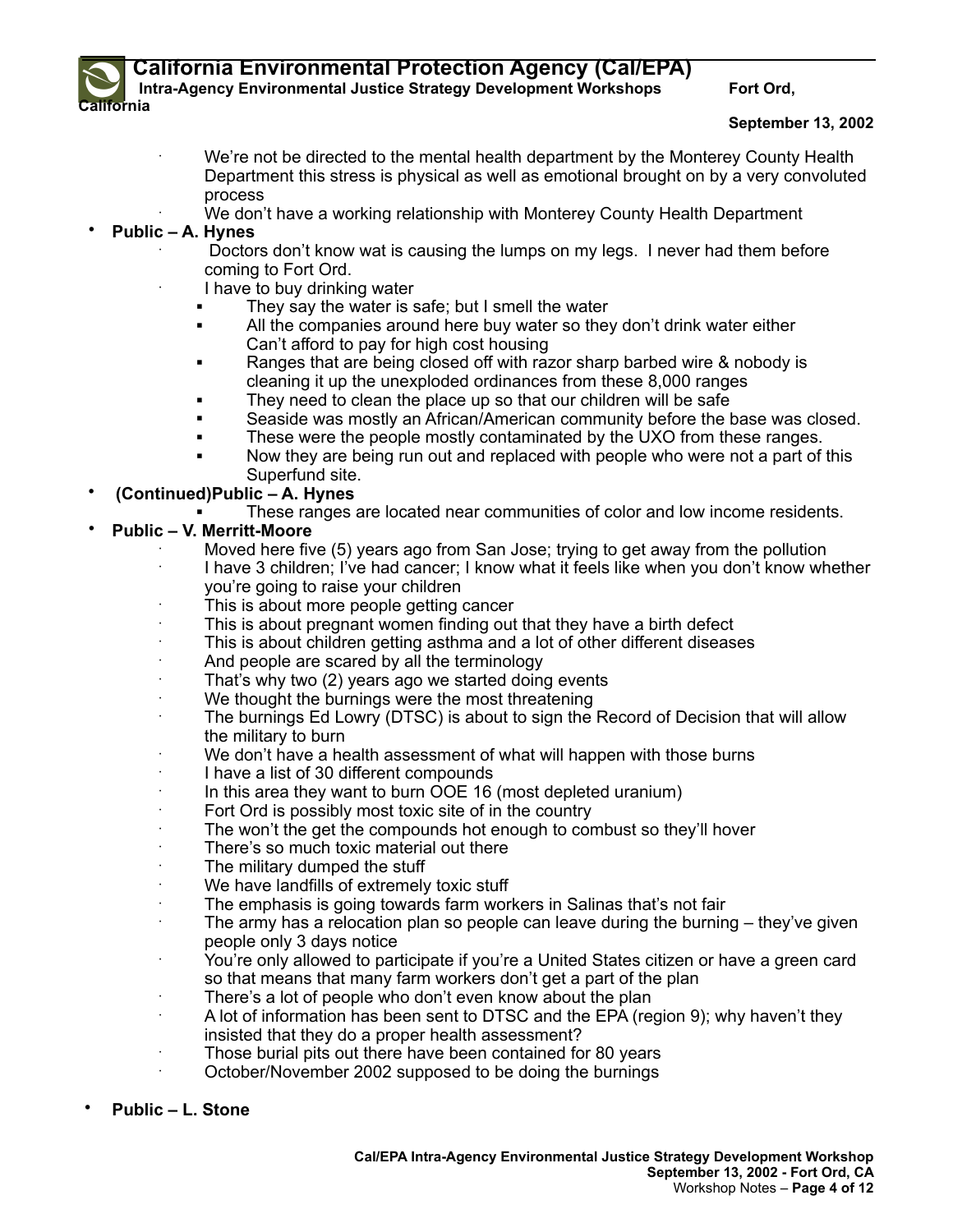

**Intra-Agency Environmental Justice Strategy Development Workshops Fort Ord,** 

#### **September 13, 2002**

- · We're want to make sure that the Army, EPA, the State and other responsible parties know that we are here.
- **Public V. Merritt-Moore**
	- · I have a hundred letters addressed to Governor asking for an environmental impact report
	- You guys don't hear us; I applaud LeVonne for bringing you here
- **Public L. Stone**
	- We're trying to make sure everyone get a chance to speak. We have a number of people who still have not spoken, and we started at 4:00pm.

### • **Public – Susanna Bassetton**

- Burnings: Read lots of federal and local government documents
- This gentlemen is not going to do a damn thing, that's my opinion;
- They're in cohorts with each other
- · They said that they'll have something ready in February 2003 which is not going to help us
- **Public L. Stone**
	- The fact that they're here is very important
	- As a community, we need to come together and put let our concerns be known.
- **Pubic S. Bassetton**
	- · He's (R. Pascual) gonna have to be forced to do something in the next 3 weeks
	- We need to start our own legislation
	- We need to put a lawsuit together to the Legislature
	- This gentlemen is going to take back information and we're not going to hear anything more about it

### • **Public - Jennifer Owour**

- I'm concerned about environmental hazards.
- · I would agree that we go on with the workshop, so that people can voice their concerns.
- We need to be intent on what we implement
- · We have to ask ourselves what can we do? Instead of saying there's nothing that you can do
- Health issues from contaminants are a huge problem– I've read lots of information
- · What can we do? Much of what you've been hearing around the State have been about the diseases from environmental hazards.
- I hope we come up with something more constructive

# • **Public - Brenda Owour –High School Student**

- The environment isn't as clean as it was before, as a student, I am concerned what will happen to us and our world. Who will make it safe for me?
- **Public L. Stone**
	- · One of FOEJN's goals are to educate our youth; we want to make sure that they know what's happening and that we have resources available for them. We have a youth group as part of this organization.
	- · Currently, our children are very uneducated about Environmental hazards and how to protect themselves.

# • **Public - Mike Boyd**

- President of California for Renewables Energy
- Concerned about siting of power plants in California
- · I joined Fort Ord Environmental Justice Network because of concern that the city wasn't addressing Environmental Justice concerns in the communities
- President Clinton's Executive Order
- This county's response said that EJ didn't apply to them
- I'm concerned that this part of the State don't know the information & local responsibilities
- We've been involved with EJ in April 2000 with EPA Office of Civil Rights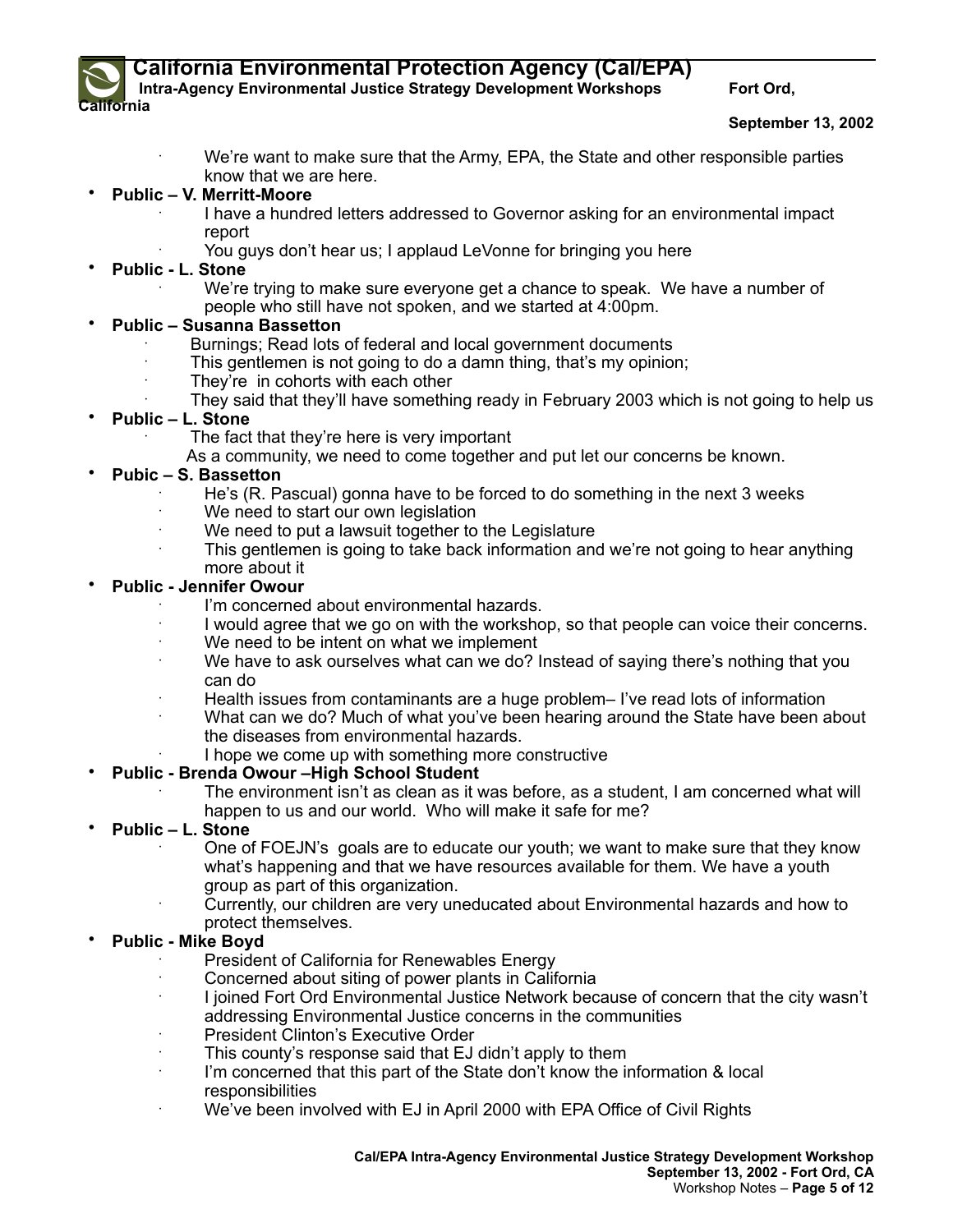**Intra-Agency Environmental Justice Strategy Development Workshops Fort Ord, California**

#### **September 13, 2002**

- We have a Title VI complaint in (Pittsburg, CA)
- We're now in alternative dispute resolution complaint process
- What happens after you filed a compliant
- The people who file usually file because they don't have any other alternative
- The same people don't have the money economic barrier
- What we hope comes out of that is an EJ protocol
- Everyone has they're own definitions and own protocol
- I've been reaching out to other EJ communities in the State
- What's missing is common protocol

# • **Public – C. Bettencord**

It seems our air district is above the law

# • **Public – M. Boyd**

- · It's not that they (air district) think that they're above the law; they just don't' know the law
- It's not clear to these people what their responsibilities are
- California Energy Commission (CEC) didn't know until we filed compliant
- We're trying to make it all the same for anybody
- **Public Doug Quetin (local Air Resources Control Board)**
	- Did you look at New Jersey's protocol
- **Public M. Boyd**
	- We looked at EPA Title VI complaint website
	- EPA provided us a lot of information to file our complaint
	- We did research on demographics and revised guidelines
	- · Since our complaint was going to EPA; we thought that was the right procedure

### • **R. Pascual**

- For those who don't know about Title VI complaints Any federal agency or state agency that receives federal dollars may not discriminate
- Title VI complaints are filed when the complainant thinks that an agency used federal funds to discriminate

# • **Public – M. Boyd**

- California Energy Commission money comes from the Department of Energy
- Since the City of Pittsburg get money from HUD
- In this county, a large sum of money comes from EPA for cleaning up the Superfund site (Fort Ord) so this area has a large sum of money to possibly loose
- That's a large incentive and that's the strength we have

# • **Public – L. Stone**

That's what we're hoping to learn about, our strengths, and how the money is being spent that is supposed to benefit impactedcommunities.

# • **Public - Ricky Ross**

- Been in the area since 1991
- · Went through the Hazardous Materials Certification program from UC Santa Cruz; only two (2) people out of twenty (20) in the program got jobs
- Concerns: Drinking water in Monterey County
- Fort Ord is well aware of the toxic dumping that went on for many years, during the militaries operations.

# • **Public – S. Theresa Rosa Dolores**

- Thank you for coming to listen to our concerns about peaker plant being planned for Pahajo
	- It's located in the unincorporated area of Monterrey County
	- ! Composed of mostly farm workers, of which 25 percent of the population is below national poverty level 1000 children under 14 years old in town)
- We've had several disasters without the response from the County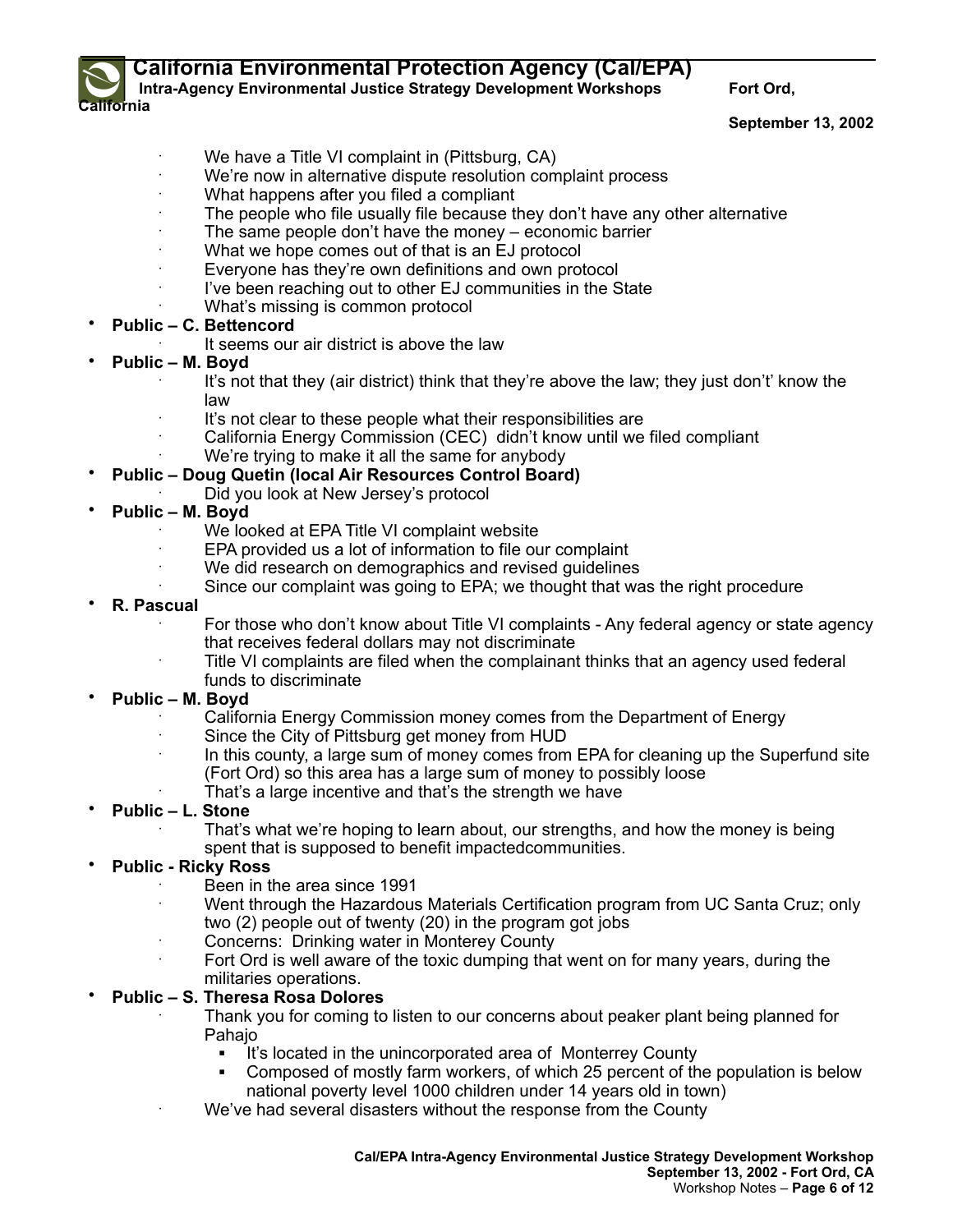

**Intra-Agency Environmental Justice Strategy Development Workshops Fort Ord,** 

#### **September 13, 2002**

- We've had 2 murders there
- · 1995 flood the whole town was evacuated; everyone was effected
- Since then we've had the attention of the County and they've established an office
- We have been trying to build community capacity through our center
- County has started the General Plan
- We've started a community plan
- · Housing
	- ! Nothing has been built in Paharo in 11 years
	- ! We are in desperate need of affordable housing
- We are trying to change the image of Paharo
- County staff introduced the County plan
- What benefit is this peaker plant for Paharo?
- · They've (the County) also communicated to us that the rail will stop there and there's a potential for growth
- It's a 45 mega watt plant so it doesn't go to the State; it's up to the County to make the decision
- We don't have a mayor or council so it's up to the County
- This plant will be using 75,000 gallons of water

# • **(Continued) Public – S. Theresa Rosa Dolores**

- There was just a moratorium just lifted in Monterey
- They say its is a clean plant and state of the art plant
- And it's all within the environmental acceptable levels but then again we have over 1000 children whose systems are just developing
- We have asked for an EIR; and they say there's no need because mitigation has begun
- Health: I haven't found it going to be any conclusive evidence that there' isn't going to be a problem
- · Violation of Goal 2 for us; this plant was already in the process well before any of the community found out
- We have quite a few complaints is the noise, the water
- What is this plant going to do for the community of Paharo; it's not going to bring any jobs; it's probably going to be Union so they'll be imported
- What's going to happen to the strawberries and other crops that this plant is going to neighbor
- Union Pacific tracked trains full of propane and gas right there and they say it's not a safety issue; but why put more stuff there?

### • **R. Pascual**

What is needed at the community level to build community capacity?

# • **Pubic – C. Bettencort**

- · I participated in the Fort Ord RAB
	- The thing I noticed is that the politicians was infiltrated; none of them were there to be open minded or help us; they were there to kill us
- They already had they're agenda set up
- Keep the rats off the community panels

### • **Public – M. Boyd**

- This is a battle that I've been fighting for three (3) years
- · The real issue is for the public participation to be meaning
- · CA Environmental Quality Act (CEQA)
- We should get all the information that the decision makers get
- All information is supposed to be transparent
- Public input should be incorporated into the process
- Level playing field Should be funding to enable the public to participate
- Groups should be able to hire experts to do research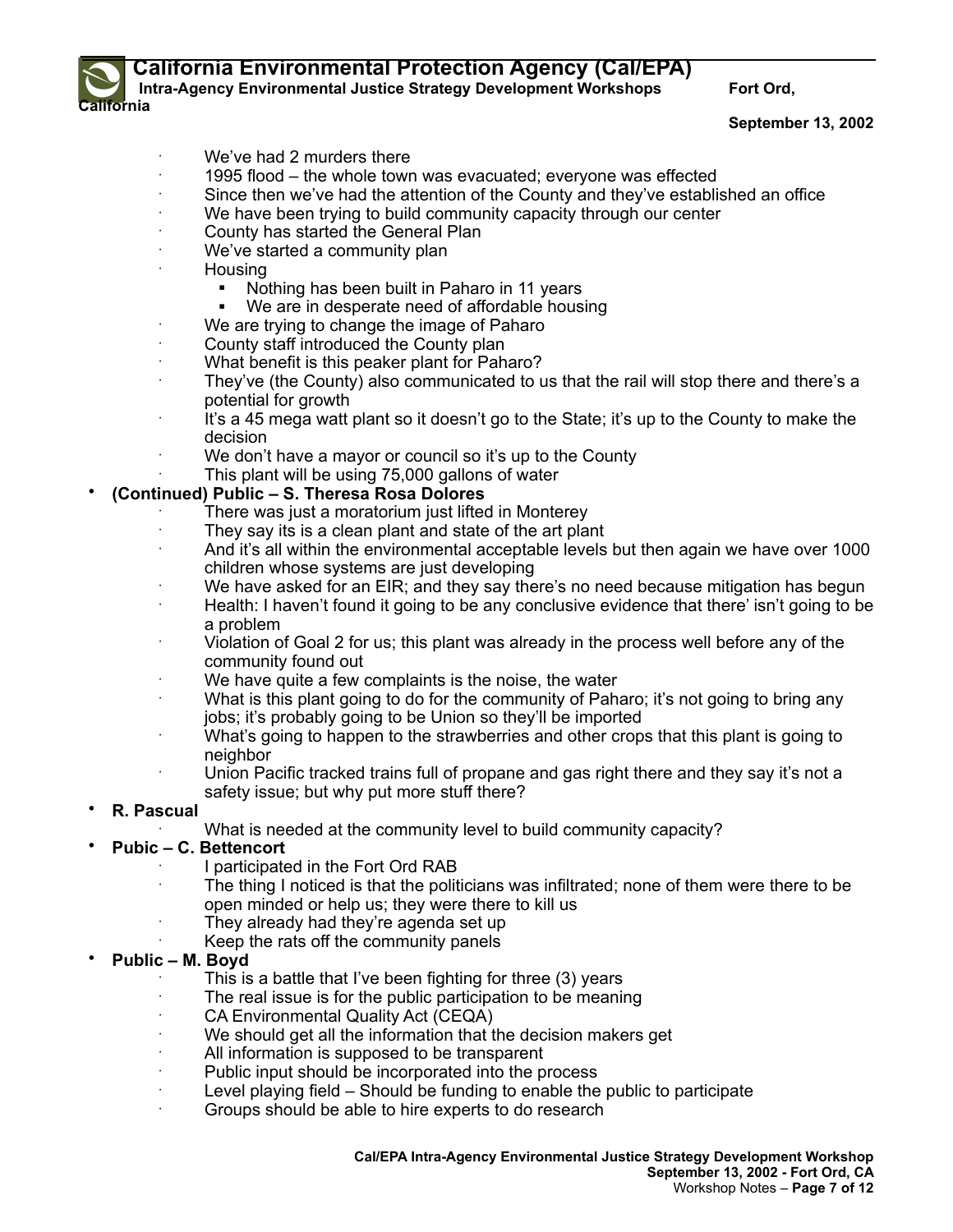

**Intra-Agency Environmental Justice Strategy Development Workshops Fort Ord,** 

#### **September 13, 2002**

- · Once we have our own experts we are creating our own administrative records and the decision makers would be ignoring the information at their own risk
	- We have our experts give our own evidence out of the administrative records
	- · I have three (3) lawsuits pending
- **Public Sister Theresa**
	- · Issue: Power plant come into low-income and minorities communities because they think those communities have no intelligence but that's their faux-paux on their part
	- That's why the people don't trust those government
	- · If people understood more what the power plant do then more people would be interested and opposed to it
	- Be aware of the cultural languages and traditions
	- Make use of the preachers and the cultural leaders
- **Public Joli Spencier**
	- Meaningful involvement needs to equate for meaningful action
	- · I received information from Joe Maloney that carbon tetra fluoride has been found in the ground water at /Fort Ord and in Marina proper
	- Why are we discussing acceptable risk?
- **(Continued) Public Joli Spencier** The results won't be available for another year
	- · How do I obtain the results without waiting a year; the public has a right to the information as it becomes available
- **Public Cecil Mills**
	- Sister Rosa was named woman of the year by Fred Keeley
	- · I would like for the people that are here from the State to feel that they're empowered to help us
	- · 75,000 gal a day at half operation of plant
	- · 158,000 gal a day at full operation
	- We're in over draft; I don't understand that because we have wells that are going bad
	- I don't understand why if the corporations take profit from our community why don't they pay for the treatment; someone will have to bear the cost of that treatment
	- I'm concerned about that treatment issue
	- Freight trains that the plant will sit next to also contain nuclear waste compounds
	- We had a fire in Paharo last Friday and the fire company that's supposed to respond to the Calpine plant came fifteen minutes after the Watsonville Fire Department did; that's a serious problem
	- · That issue hasn't been investigated into; the Calpine spokesman said at the Planning Commission meeting that they didn't have to consider the public's remarks, only the fact on record
	- · A lot of the people didn't go to the Planning Commission or here because they're renters and not land owners; They have fears that if they come to the meetings or sign a petition, that the landlords will throw them out; these fears are widespread
	- · They don't attend meetings easily because because of work schedules but also childcare issues and a cultural history of being left out of the decision making process
	- They're not here because they're not in the country legally or their status may be in
	- dispute. These are low and very low income people that are at work right now. They (the farm workers) don't speak the English language at all
	- They're not comfortable at meetings where only English is spoken; and childcare
	- The meaning of EJ needs to consider the social, cultural, economic issues
	- I want you to consider how many of us are being paid to be here? None of the community members.
	- It should be that if you're going to a meeting that you are paid by your employer to be there
	- · Where's the childcare?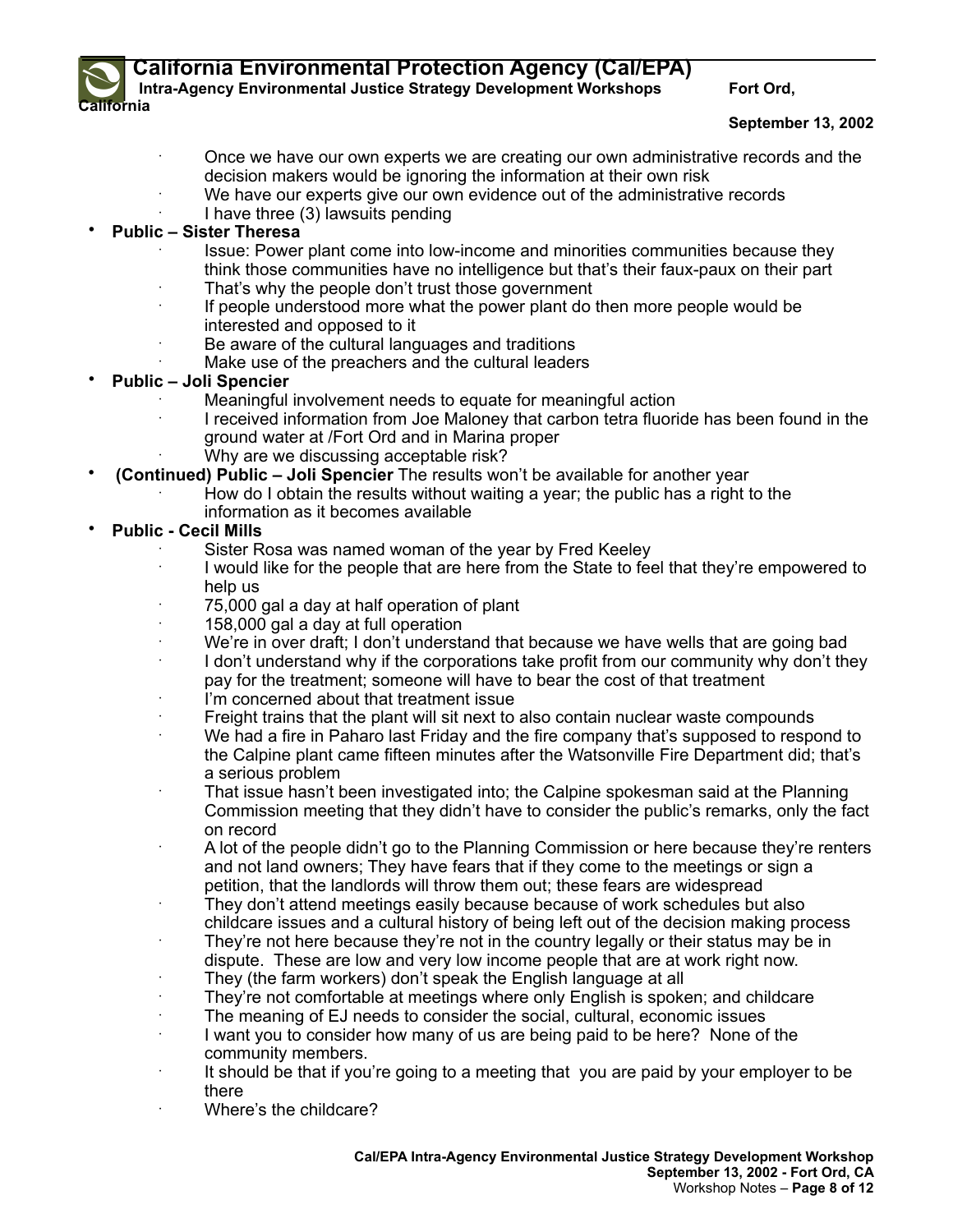

**Intra-Agency Environmental Justice Strategy Development Workshops Fort Ord,** 

#### **September 13, 2002**

- I couldn't find this place to park
	- Question: Title VI and CEQA application in redevelopment area?
	- They said they didn't have to file a EIR because they are in a redevelopment zone
- What can we do, who do we write to, speak to, I want a list of information, contacts,
- emails and phone numbers
- What actions can we take before we start making lawsuits
- What can I do legally so they will take action and respond
- What is the correct & efficient protocol; I'm not waiting six months
- **Public Sister Rosa Dolores**
	- We only have 2 months
- **R. Pascual**
	- The Federal Freedom of Information Act
	- California is the Public Information Records Act
- **Public C. Mills** 
	- · I sense a catch 22 because I don't know what the name of the document
- **R. Pascual**
	- · You just request information on certain project or issue
- **Public T. Acosta**
	- · My little girl had a lot of problems breathing; that could have been my own fault; not reading the paper, watching the TV
	- I make \$8.50/hour and how am I going to send my daughter to college?
	- The last time they burned at the base, my little girl spent 4 days at the hospital; ever since they've stopped my little girl was totally different
	- I've been here for 20 years

# • **Public – S. Corals**

- · I live in Seaside
- On the peninsula since 1960
- · I have a brother that I lost to asphyxiation
- My mother died of colon cancer
- · My father has polyps
- I can name a good number of people who have died or are sick
- When my children were young they couldn't sleep without the vaporizers
- My daughter suffers from allergies and respiratory problems
- When I hear people that say, we can't wait
- · An African-American mother is dying on Stillwell and now we hear the rest of the story
- I would dishonor those that have died if I didn't speak about the truth
- There has to be an objective way to have people speak to honor our right to speak without interferences so you really get to hear
- There needs to be a method and a model
- I can sometimes talk too much
- If this is not the forum to engage in uncensored speech
- · No meetings should ever be left without a moment of silence for those that have died
- There needs to be that a community get an early on education on superfund, toxic plume
- Even if it means that we have to come off jobs so we all understand that there is this urgency

# • **Public - Mark Roost**

- · I live in Santa Cruz
- · In terms of the burning, I've been working on an alternative concept to disposing
- · I don't think it's necessary to the land to get to the stuff
- I would recommend to fly over with small planes and then having drones come in and taking in information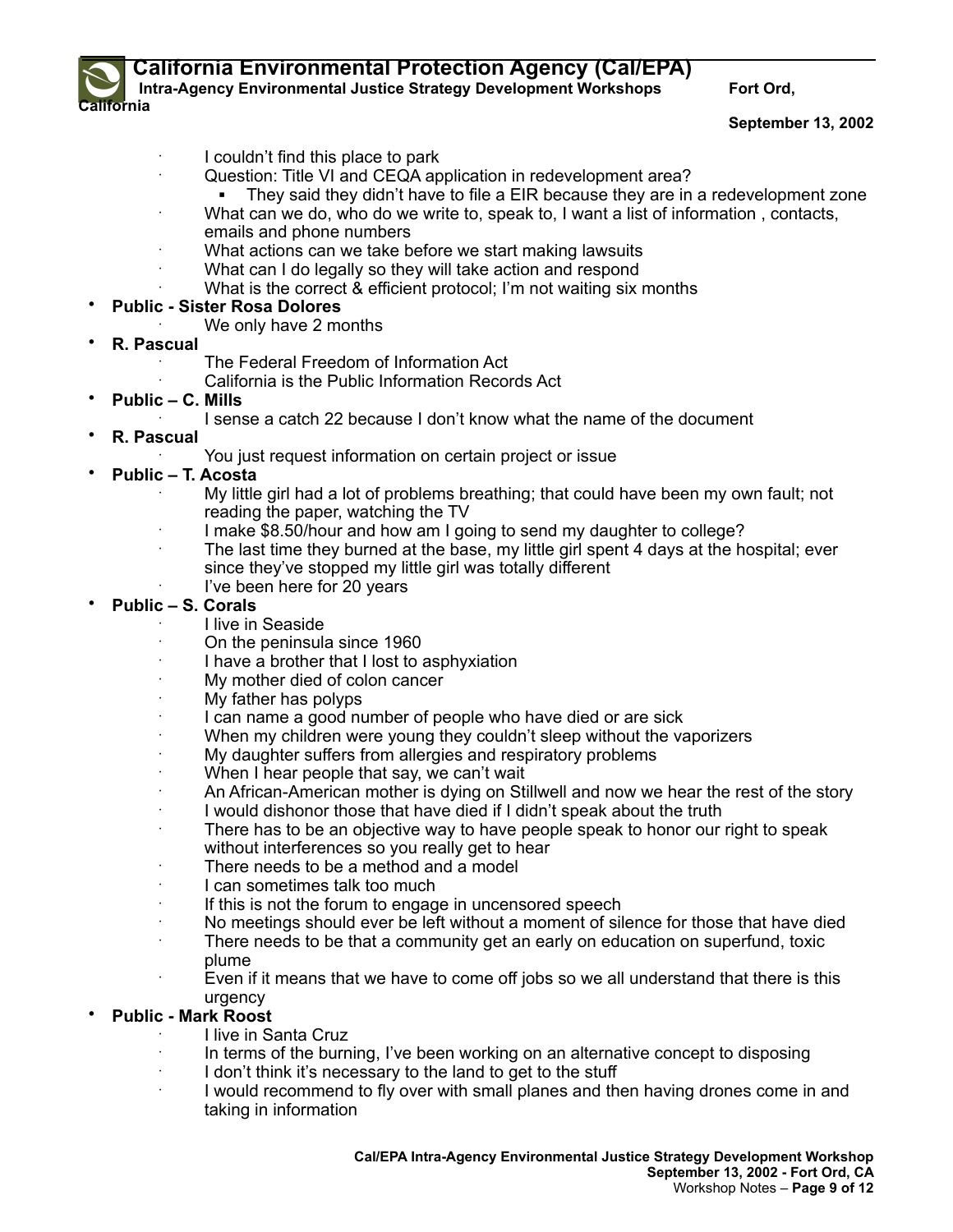**Intra-Agency Environmental Justice Strategy Development Workshops Fort Ord, California**

#### **September 13, 2002**

- · Once the ordinance have been located, then having a boon (reinforced jaws made with antitank)
- **Public Herbert Olson**
	- · Burning examination for wood burning stove, you'll find the percent of the material that getting burned is 50% and the other stuff turns into smoke; that assumes that you have an object that burns
	- So, in terms of a field that's a different story
	- When you have things that you want to get rid of (incinerator) scrubbing process
	- Water, oil, air are deposited on the substrate
	- Cool the materials down less to what mercury will condense
	- Have a degree, physics, chemistry, biology
	- Cost of moving the material being too great; but those costs are trivial in the way of the health of the people
- **(Continued) Public Herbert Olson**
	- · I was observing at a County meeting; every time someone objected the monographers made a mark
	- That is the type of action I would like to see in this body and other throughout the State
- **Public L. Stone** 
	- It is now 10:00pm. We need to conclude the public testimony
- **Public S. Welsh**
	- Agriculture methyl bromide
	- **Burning**
	- Carbon tetra chloride
	- · Asthma
- **Public Lynn Boyle**
	- I have lived here for 20 years in Marina
	- · They used to dump hazardous waste
	- · I hear about all these people with different diseases, I also have illnesses
	- · I wouldn't of known about the EJ until I found out from the school; so there's still many people who don't know
	- I worked in the federal government for 22 years
	- There's so much bureaucracy in the government
	- We've got to cut out the red tape
	- · 900 million dollars to clean up the base
	- They talked about the bad wells and the ground water
	- · There's good houses available but not affordable
	- Why not let the people help refurbish the houses on base
	- We can't wait 10-15 years to address these issues
	- We've got to get the attention of the military and see what's being done
- **Public L. Stone**
	- Romel, this is just a drop in the bucket
	- I wanted you all to hear from the impacted commuinties in the Monterey Bay area. So that you know that you hear from their own mouths, what we are faced with every day.
- · • **R. Pascual**
	- There are levels of bureaucracy
	- What agencies can do is to keep going out into the communities to get information
	- There is a level of coordination that needs to occur between, state and federal level,
	- state and local level, and local level and the community
- **Public C. Bettencord**
	- Why are we going to study our stress? Why don't we stop the stress?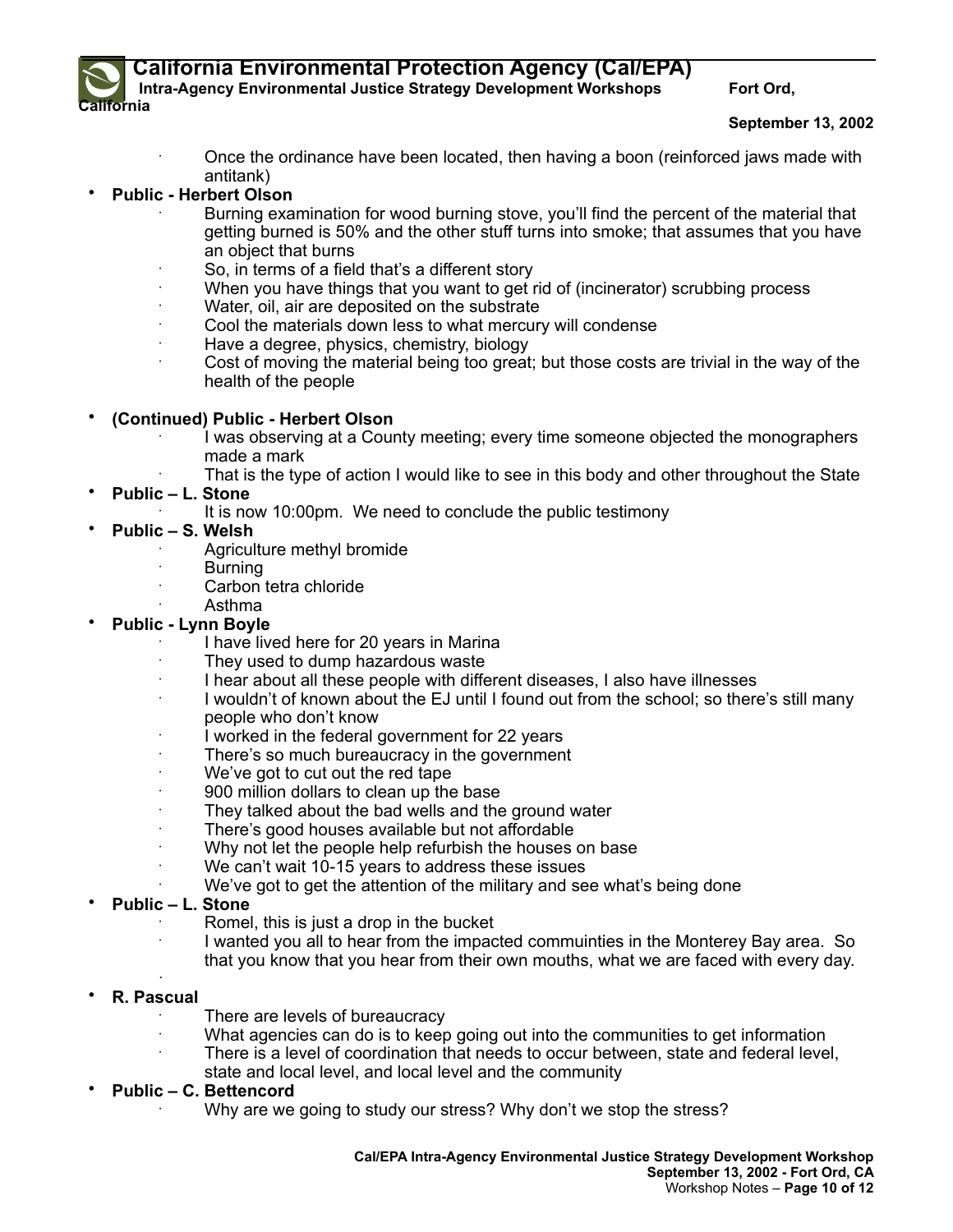

**Intra-Agency Environmental Justice Strategy Development Workshops Fort Ord,** 

#### **September 13, 2002**

### • **Public – L. Stone**

- People from the City government don't even listen to us; the people are very arrogant There is no way that these people are going to be helping us. Look at the years that
	- have passed without attention to our needs.
- **Public M. Boyd**
	- · In reference to Goal 3 & 4
	- Basically what people are saying that local government is not responsive to our concerns and we're looking towards the state for some guidance in this
	- We don't have the financial means to do it
	- There's other agencies that aren't doing this Resources Agency; they control the CA Energy Commission
		- We need for Cal/EPA to come up with a protocol
		- We need to have someone for them to go to if there's something not being done
- **R. Pascual**
	- Let me all encourage you all to read the EJ strategy
		- We didn't have the opportunity to have a discussion on the strategy
- **Public S. Corals**
	- We have to look at how people learn; some people need visuals, and some people need audios

#### • **R. Pascual**

- We have some obvious timeline goals
- Assemblyman Fred Keeley he is a staunch advocate on EJ
- · AB 1553 General Plan; element is optional

### • **Bonnie Chiu (Governor's Office of Planning & Research)-**

- The version that was signed is the version that EJ element needs to be integrated through the guidelines (20 years)
- · Draft guidelines are going to be available in October 2003
- **Public M. Roost**
	- · I just started a master ribbon program
	- I've come up with a proposal
		- · People in the City of Marina actually avoid the people's needs and go after the shopping malls

### • **Public – C. Bettencord**

- I'm disabled and don't make any money; low-income
- · One of the things that have kept the people from participating is the lack of proper disclosure
- When the air district sued it wasn't their intent to sue
- They took the toxic chemicals out of the suit
- We need to tell the medical society to not treat with antibiotics for the toxic burns
- People are told by the agencies that, "it's just a little smoke"
- Proper disclosure
- **Vegetation waste**
- We have the agencies covering it up
- The air districts say you're crazy and to not listen to you
- We're not paid to do this
- They should listen to us no matter how crazy they made us out to be
- Bill Killgore He said the people are not the state
- Get the farmers to complain; the farmers pay the state. They're the state.
- Now it seems that the power plant is the state
- My daughter's hair fell out and she had bumps on her face
- They didn't hold the meeting in our town; no one knew that the plant opened until it opened